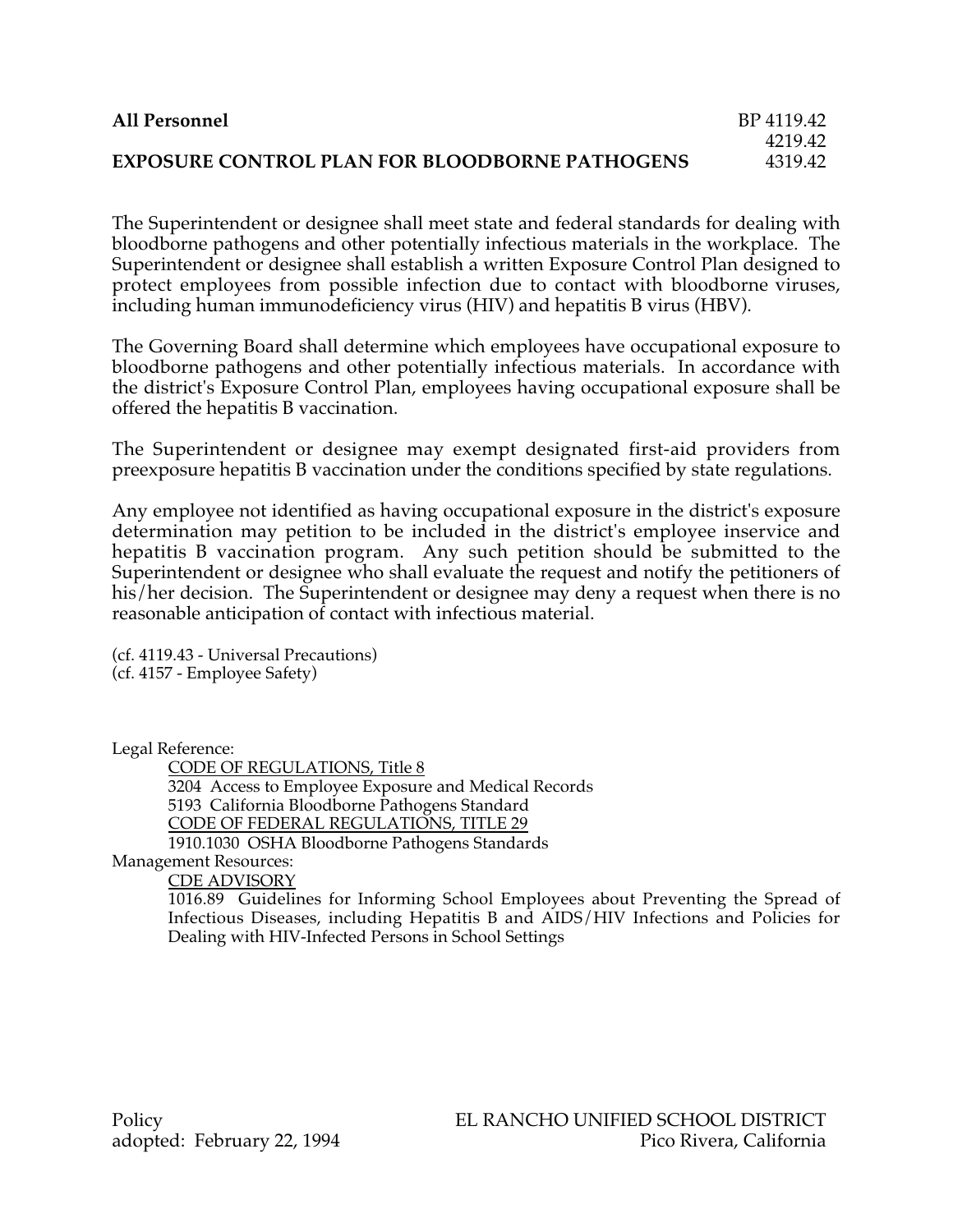# **All Personnel** AR 4119.42 (a) 4219.42<br>4319.42 **EXPOSURE CONTROL PLAN FOR BLOODBORNE PATHOGENS**

# **Definitions**

Occupational Exposure means "reasonably anticipated skin, eye, mucous membrane, or parenteral contact with blood or other potentially infectious materials that may result from the performance of an employee's duties." (Title 8, Section 5193(b))

Exposure Incident means "a specific eye, mouth, other mucous membrane, nonintact skin, or parenteral contact with blood or other potentially infectious materials that results from the performance of an employee's duties." Parenteral contact means "piercing mucous membranes or the skin barrier through such events as needlesticks, human bites, cuts, and abrasions." (Title 8, Section 5193(b))

# **Exposure Control Plan**

The district's Exposure Control Plan shall contain at least the following components: (Title 8, Section  $\overline{5193(c)}$ )

- 1. A determination of which employees have occupational exposure to blood or other potentially infectious materials
- 2. A description of the schedule and method for implementing exposure control requirements, including but not be limited to:
	- a. Universal precautions

(cf. 4119.43 - Universal Precautions)

- b. Engineering and work practice controls
- c. Personal protective equipment
- d. Housekeeping schedules
- e. Hepatitis B vaccination
- f. Post-exposure evaluation and follow-up
- g. Informing employees about biohazards, including:
	- (1) Labels and signs, and
	- (2) Training
- h. Maintenance of training and medical records
- 3. The district's procedure for evaluating circumstances surrounding exposure incidents.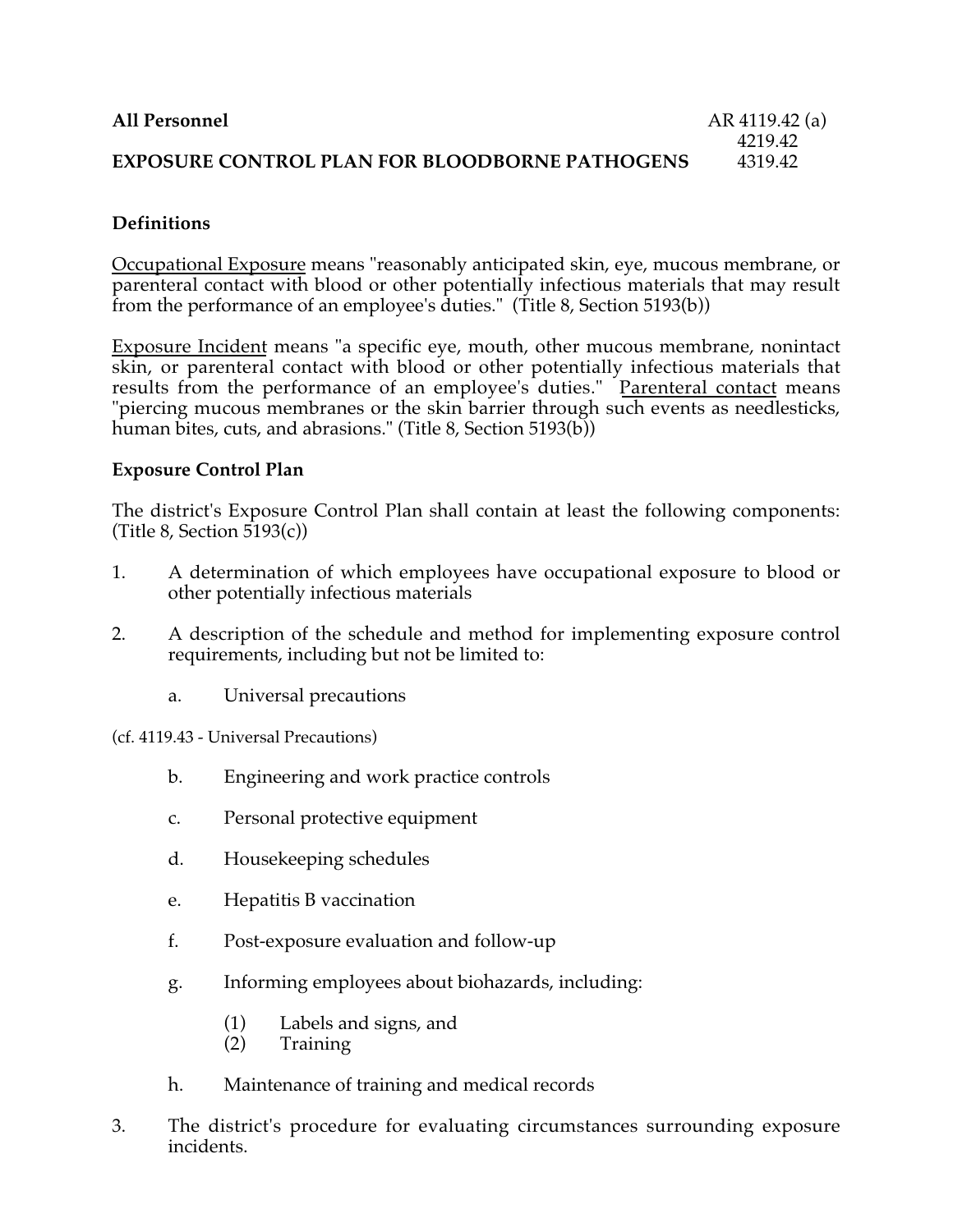#### AR 4119.42 (b) 4219.42<br>4319.42 **EXPOSURE CONTROL PLAN FOR BLOODBORNE PATHOGENS** (continued)

The Exposure Control Plan shall be reviewed and updated at least annually and whenever necessary to:

- 1. Reflect new or modified tasks and procedures affecting occupational exposure.
- 2. Reflect new or revised employee positions with occupational exposure.
- 3. Review the exposure incidents which occurred since the previous update. (Title 8, Section 5193(c))

The district's Exposure Control Plan shall be accessible to employees in accordance with law. It also shall be made available to the Chief or Director of the National Institute for Occupational Safety and Health, U.S. Department of Health and Human Services, or his/her designee, upon request for examination and copying. (Title 8, Section 5193(c))

# **Exposure Determination**

The district's exposure determination shall be made without regard to the use of personal protective equipment and shall include:

- 1. All job classifications in which all employees have occupational exposure to bloodborne pathogens.
- 2. Job classifications in which some employees have occupational exposure.
- 3. All tasks and procedures or groups of closely related tasks and procedures in which occupational exposure occurs and which are performed by employees listed in item #2 above. (Title 8, Section 5193 $(c)$ )

### **Hepatitis B Vaccination**

Hepatitis B vaccinations shall be provided at no cost to those employees determined to have occupational exposure to blood and other potentially infectious materials. Employees who decline to accept the vaccination shall sign the hepatitis B declination statement as required by law. (E 4119.42) (Title 8, Section 5193(f))

The district may exempt "designated first-aid providers" from the pre-exposure hepatitis B vaccine if:

1. Rendering first aid is not the primary job responsibility of the employee and is not performed on a regular basis.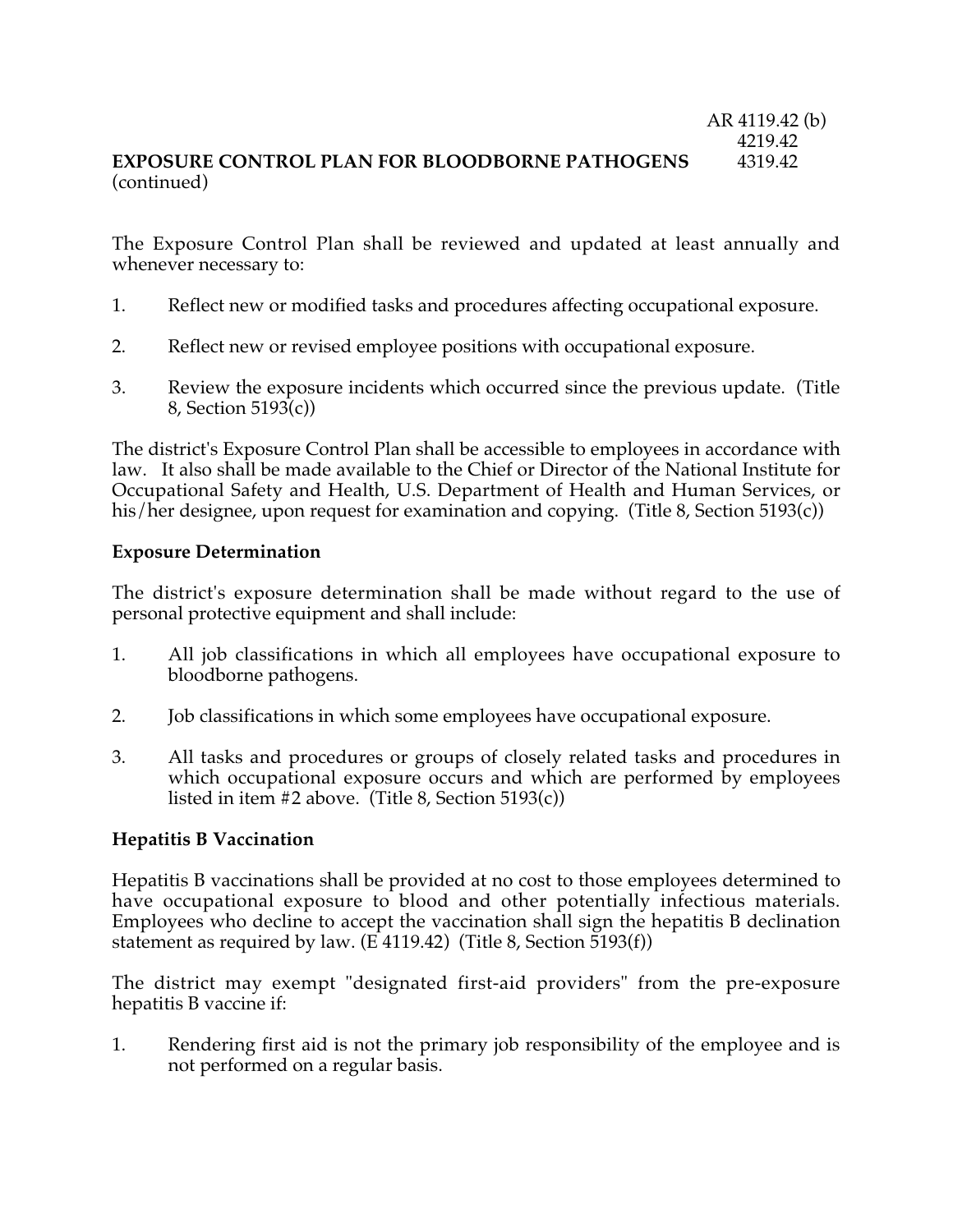#### AR 4119.42 (c) 4219.42<br>4319.42 **EXPOSURE CONTROL PLAN FOR BLOODBORNE PATHOGENS** (continued)

- 2. The district's Exposure Control Plan provides that:
	- a. Employees report all first-aid incidents involving the presence of blood or other potentially infectious materials before the end of the work shift during which the incident occurred.
	- b. Designated first-aid providers participate in the bloodborne pathogens training program.
	- c. The full hepatitis B vaccination series shall be made available to unvaccinated first-aid providers no later than 24 hours after they render assistance in any situation involving the presence of blood or other potentially infectious material regardless of whether an exposure incident occurred.
- 3. The district implements a procedure to ensure the above requirements are met. (Title 8, Section 5193(f))

## **Protective Equipment**

The district shall provide appropriate personal protective equipment at no cost to the employee. The district shall maintain, repair, make accessible and require employees to use and properly handle protective equipment. (Title 8, Section 5193(d))

### **Information and Training**

The district shall provide a training program as specified by law to all employees in job classifications which have been determined to have some degree of occupational exposure. This program shall be offered at the time of initial assignment, annually thereafter, and whenever a change of tasks or procedures affect the employee's exposure.

Employees who fall within the definition of designated first-aid providers shall also receive training. Such training shall include the specifics of reporting first-aid incidents which involve blood or body fluids which are potentially infectious. (Title 8, Section 5193(g))

### **First-Aid Incidents**

Unvaccinated designated first-aid providers must report any first-aid incident involving the presence of blood or other potentially infectious material, regardless of whether an exposure incident occurred, by the end of the work shift. The full hepatitis B vaccination series shall be made available to such employees no later than 24 hours after the first-aid incident. (Title 8, Section 5193(f))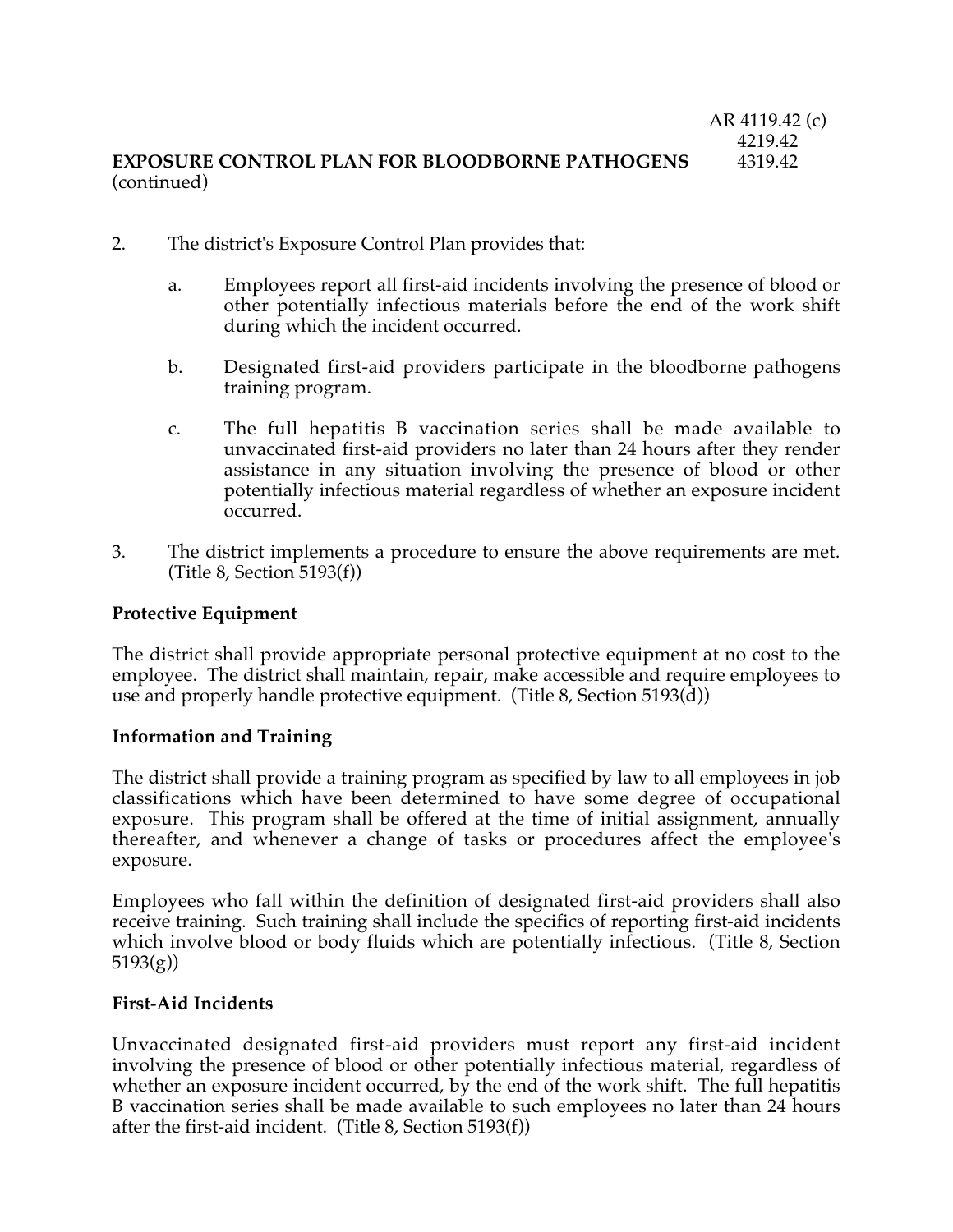#### AR 4119.42 (d) 4219.42<br>4319.42 **EXPOSURE CONTROL PLAN FOR BLOODBORNE PATHOGENS** (continued)

## **Exposure Incidents: Post-evaluation and Follow-up**

All exposure incidents must be reported as soon as possible to the Superintendent or designee. Following a report of an exposure incident, the district shall provide the exposed employee with a confidential medical evaluation and follow-up, as required by law. The district shall maintain the confidentiality of the affected employee and the exposure source during all phases of the post-exposure evaluation. (Title 8, Section 5193(f))

(cf. 9011 - Disclosure of Confidential/Privileged Information)

### **Records**

Medical and training records shall be kept in accordance with law. Medical records shall be maintained for the duration of employment plus thirty years. Training records shall be maintained for three years from the date of training. (Title 8, Section 5193(h))

An employee's records shall be made available to that employee and to the National Institute for Occupational Safety and Health in accordance with law. (Title 8, Section 5193(h))

Medical records for each employee with occupational exposure will be kept confidential as appropriate and transferred or made available in accordance with law. (Title 8, Section 5193(h))